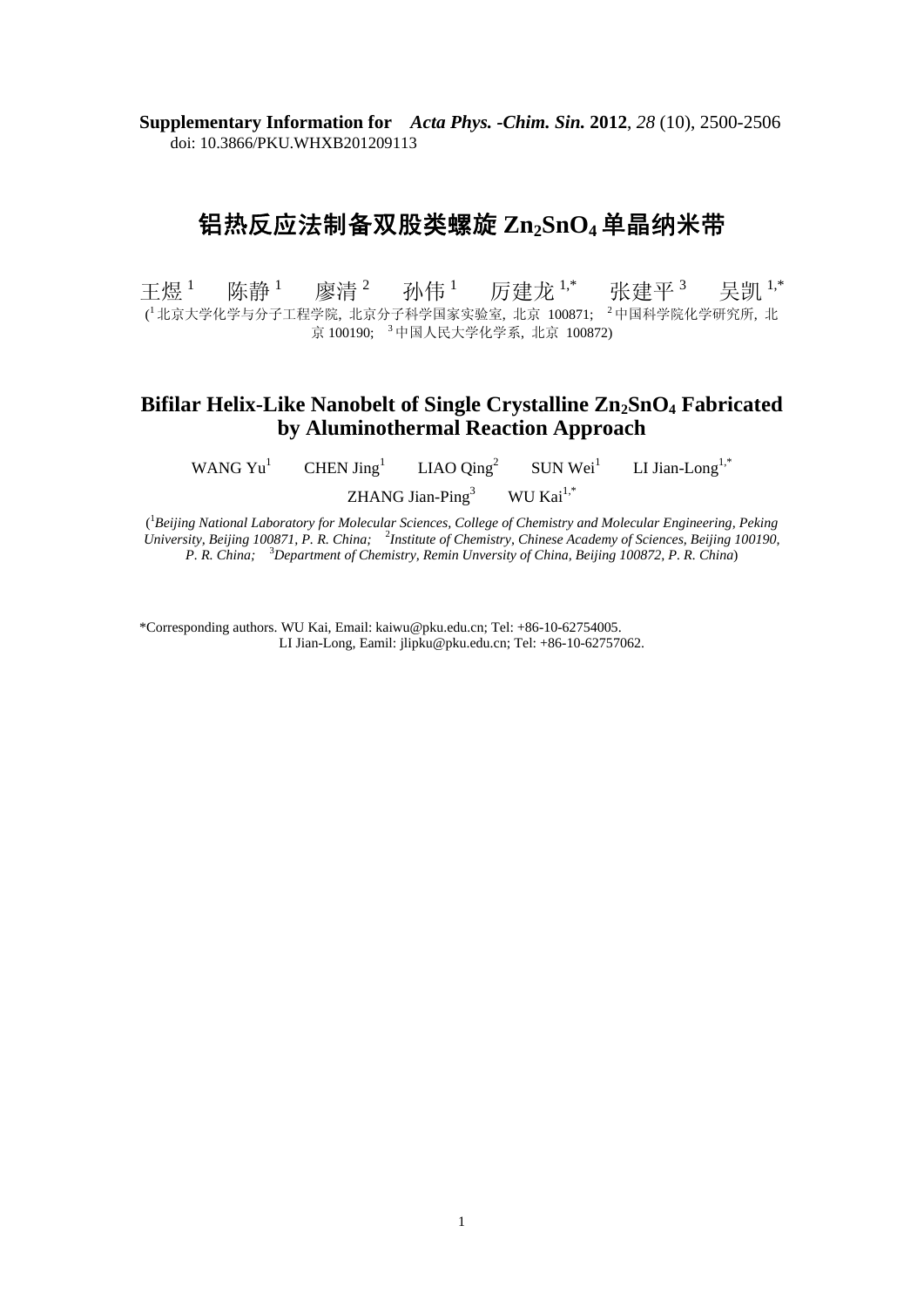#### **Part 1: Collection of the final products.**

In order to clarify the distribution of the finally collected products, a schematic drawing of the collector geometry is given in Fig.S1a. In our experiments, we found that most of the Si wafer surface was covered with BHZN, as shown by the SEM (Fig.1 in the main context) and XRD data (Fig.S1b) of the as-prepared sample. Generally, the red zone in Fig.S1a was mainly covered by ZnO and the blue zones, mainly by  $Zn_2SnO_4$ . However, the  $Zn_2SnO_4$  product could be mixed with a small amount of ZnO.

# Part 2: Lattice structure of the bifilar helix-like Zn<sub>2</sub>SnO<sub>4</sub> nanobelt

A particular bifilar helix-like Zn2SnO4 nanobelt (BHZN, Fig.S2a) was chosen for detailed structural analyses. Both ED along the [011] direction (Fig.S2b) and HRTEM images (Figs. $S2c - h$ ) and their corresponding Fourier transforms (Insets in Figs.S2c - h) at different spots along the BHZN showed that the BHZN was single crystal in nature. Its axis was along the [111] direction. The lattice dislocations in Figs.S2c, e and h substantiate that the BHZN was indeed composed of two individual ZTO nanobelts.

### **Part 3: Role of the Au particles and identification of single zigzag ZTO nanobelt**

Without the Au layer on Si wafer, no BHZNs were synthesized under our experimental conditions. On the other hand, under the same experimental conditions without the precursors, the Au layer on the Si wafer shrank into many small nanoparticles ranging from 60 to 80 nm in diameter (Fig.S3a), in fairly good agreement with the Au size detected at the BHZN end shown in Fig.3e. If we put the precursors in and raised the temperature to 950  $^{\circ}$ C in 50 min in 80 cm<sup>3</sup> $\cdot$ min<sup>-1</sup> N2 and 20  $\text{cm}^3 \cdot \text{min}^{-1}$  Ar and then immediately cooled the sample down to RT without dwelling, produced were some short nanowires on top of which the Au particles were seated (Fig.S3b). This supports the VLS growth mechanism. If the sample in the experiment for Fig.S3b dwelt for 30 min, then single zigzag ZTO nanobelt was fabricated (Figs.S3c and S3d), showing that the turbulent flow accelerated the formation of the zigzag nanobelt.

### **Part 4: Role of the gas flow**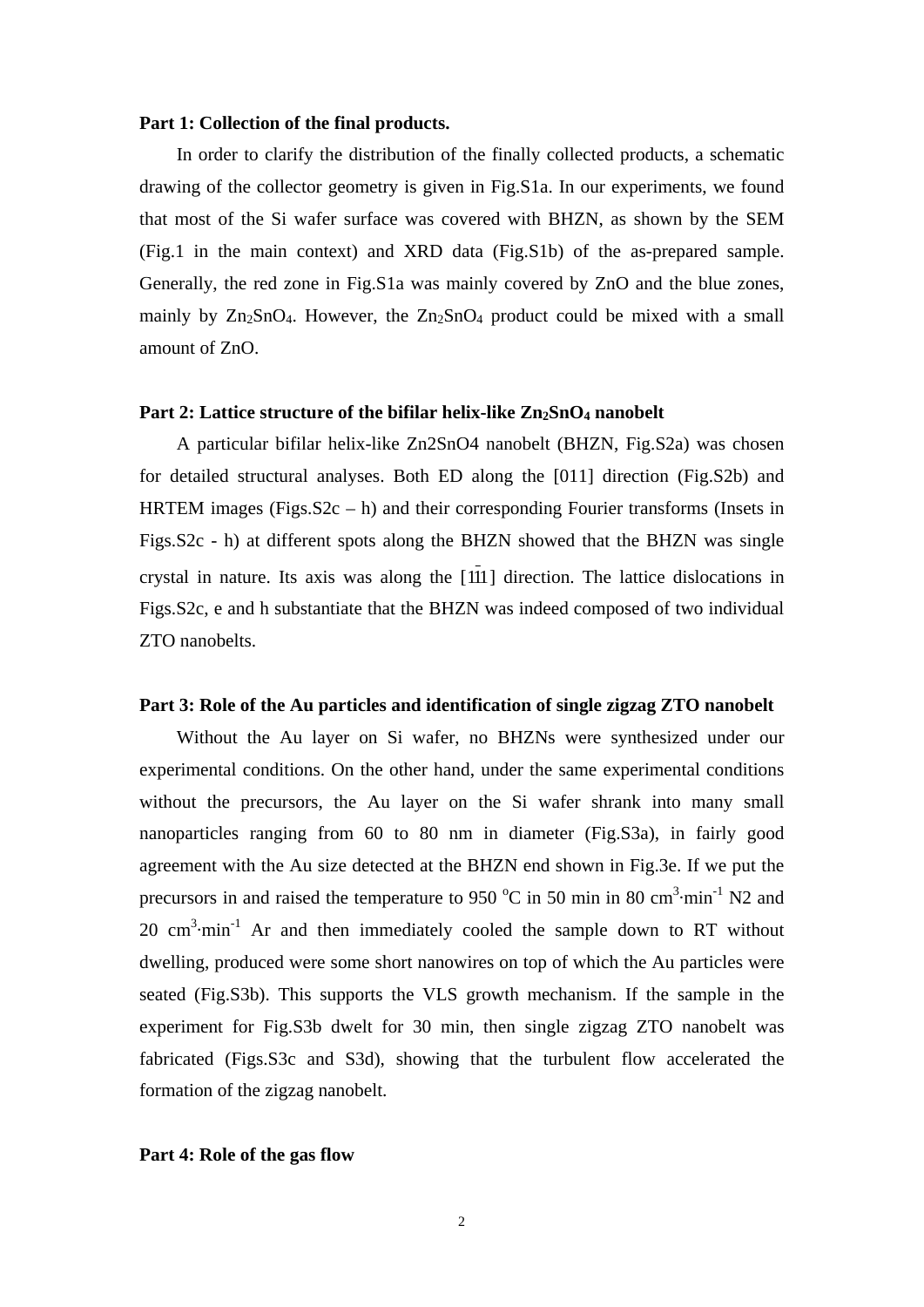If a gas reservoir was added in between the 3-way gas valve and the CVD device, either only flat nanobelts were produced whose ends were bent a little bit at a molar ratio of 1:2:12 for  $ZnO:SnO<sub>2</sub>:Al$  (Figs. S4a and S4b) or pyramid-composed nanowire (indicated by the arrow in Fig.S4c) as reported in Ref. 10f and single twisted nanobelt (as pointed out by the arrow in Fig.S4d) were synthesized at a molar ratio of 1:4:12 for  $ZnO:SnO<sub>2</sub>:AI$ . The latter two structures might be caused by non-steady-state gas flow in the CVD device. Nonetheless, these results again substantiated that no BHZNs could be produced without the steady-state turbulent gas flow.

# **Part 5: Existence of ZnO nanobelts**

Under our preparation conditions, a few of ZnO nanobelts could co-exist with the BHZN. Since the Zn and Sn vapors had a vapor pressure gradient along the CVD tube axis, ZnO nanobelts could distribute on Si wafer even the device temperature was kept at 950 °C. Fig.S5 shows the products at about 3 mm in front of the central part (where BHZNs were normally collected) of the Si wafer. Some ZnO nanobelts can be clearly observed in Fig.S5a. Fig.S5b is the EDX analysis of a singe ZnO nanobelt in TEM measurement, which clearly indicates that ZnO is the chemical composition. This is why in our PL experiments ZnO emission feature appeared in the PL spectroscopy.



Fig.S1 (a) Schematic drawing of the collection geometry of the final products on the Si wafer. In the red zone, the main product was ZnO. In the blue areas, the main product was  $Zn_2SnO_4$ . The paler the blue color, the lower the concentration of the  $Zn<sub>2</sub>SnO<sub>4</sub>$  per unit area. Therefore, most of the Si wafer surface was covered with BHZN. (b) XRD data of the as-prepared sample showing the main  $\text{Zn}_2\text{SnO}_4$  product mixed with some ZnO.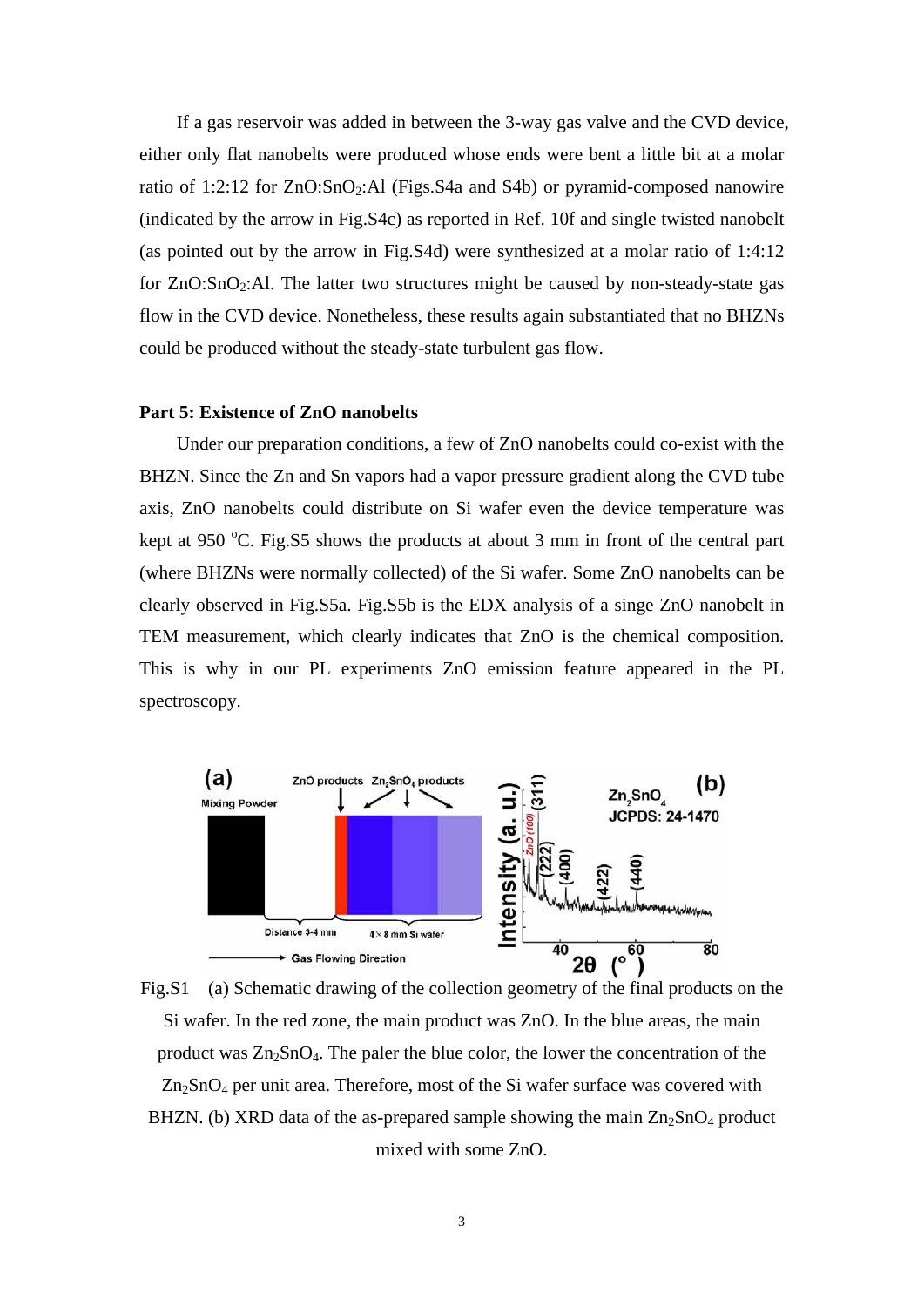

Fig.S2 (a) TEM of a BHZN. (b) ED pattern along the [011] direction, which is the opposite direction of  $[0\overline{1}1]$  shown in Figs.1c and 1d in the main context. (c) - (h) HRTEM images sampled at the corresponding spots numbered 1 through 6 in (a). Insets in (c) - (h) are the Fourier transforms of the corresponding HRTEM images.



Fig.S3 (a) SEM image of Au nanoparticles produced on the Si wafer treated at 950  ${}^{\circ}$ C in 30 cm<sup>3</sup>·min<sup>-1</sup> N<sub>2</sub> without precursors placed in the CVD. (b) SEM image of the